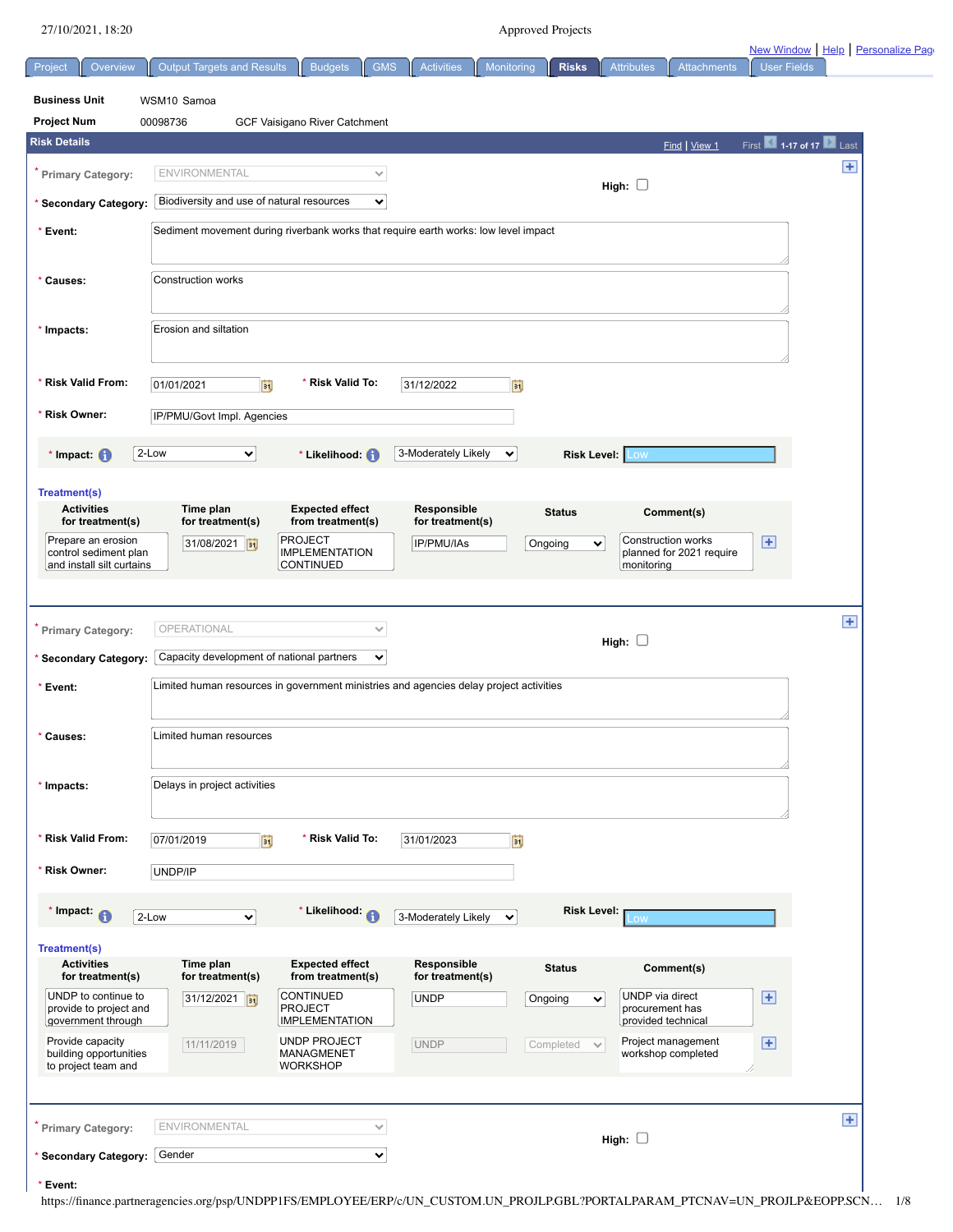| 27/10/2021, 18:20                                                       |                                           |                                                               |                                                                                                                          | <b>Approved Projects</b>  |                                                           |                        |              |
|-------------------------------------------------------------------------|-------------------------------------------|---------------------------------------------------------------|--------------------------------------------------------------------------------------------------------------------------|---------------------------|-----------------------------------------------------------|------------------------|--------------|
|                                                                         |                                           |                                                               | Project interventions are not implemented in a gender and culturally sensitive manner                                    |                           |                                                           |                        |              |
| * Causes:                                                               | Lack of capacity in gender mainstreaming  |                                                               |                                                                                                                          |                           |                                                           |                        |              |
| * Impacts:                                                              |                                           | Unequal benefits from project among stakeholders              |                                                                                                                          |                           |                                                           |                        |              |
| * Risk Valid From:                                                      | 01/01/2018<br>BŲ                          | * Risk Valid To:                                              | 20/07/2023                                                                                                               | FU                        |                                                           |                        |              |
| * Risk Owner:                                                           | <b>IP/UNDP</b>                            |                                                               |                                                                                                                          |                           |                                                           |                        |              |
| * Impact: $\bigcirc$                                                    | 2-Low<br>$\checkmark$                     | * Likelihood: (1)                                             | 3-Moderately Likely<br>$\checkmark$                                                                                      | <b>Risk Level: Low</b>    |                                                           |                        |              |
| <b>Treatment(s)</b>                                                     |                                           |                                                               |                                                                                                                          |                           |                                                           |                        |              |
| <b>Activities</b><br>for treatment(s)                                   | Time plan<br>for treatment(s)             | <b>Expected effect</b><br>from treatment(s)                   | Responsible<br>for treatment(s)                                                                                          | <b>Status</b>             | Comment(s)                                                |                        |              |
| Ensure that project<br>team is sensitized to<br>gender and cultural     | 20/07/2023                                | <b>PROJECT</b><br><b>IMPLEMENTATION</b><br>CONTINUED          | UNDP/PMU                                                                                                                 | Ongoing<br>$\checkmark$   | Follow Gender Plan.<br>Include capacity<br>development on | $\overline{+}$         |              |
| Primary Category:                                                       | OPERATIONAL                               | $\checkmark$                                                  |                                                                                                                          |                           |                                                           |                        | $\pm$        |
| <b>Secondary Category:</b>                                              | Leadership & management                   | $\checkmark$                                                  |                                                                                                                          |                           | High: $\square$                                           |                        |              |
| * Event:                                                                |                                           |                                                               | Insufficient political and financial support from line ministers, other government department agencies and co-financiers |                           |                                                           |                        |              |
|                                                                         |                                           |                                                               |                                                                                                                          |                           |                                                           |                        |              |
| * Causes:                                                               | Insufficient political support            |                                                               |                                                                                                                          |                           |                                                           |                        |              |
| * Impacts:                                                              | Delays in project implementation          |                                                               |                                                                                                                          |                           |                                                           |                        |              |
| * Risk Valid From:                                                      | 01/01/2018<br>BL                          | * Risk Valid To:                                              | 31/12/2020                                                                                                               | Ħ                         |                                                           |                        |              |
| * Risk Owner:                                                           | IP/UNDP                                   |                                                               |                                                                                                                          |                           |                                                           |                        |              |
| * Impact: $\bigoplus$                                                   | 2-Low<br>$\checkmark$                     | * Likelihood: <b>O</b>                                        | 3-Moderately Likely<br>$\checkmark$                                                                                      | <b>Risk Level:</b>        | .ow                                                       |                        |              |
| Treatment(s)<br><b>Activities</b>                                       | Time plan                                 | <b>Expected effect</b>                                        | Responsible                                                                                                              | <b>Status</b>             | Comment(s)                                                |                        |              |
| for treatment(s)<br>Consistently reinforce                              | for treatment(s)<br>31/12/2020            | from treatment(s)<br><b>PROJECT</b>                           | for treatment(s)<br><b>IP/UNDP</b>                                                                                       |                           | Project boards are well                                   | $\left  \cdot \right $ |              |
| the importance of<br>adherence to agreed-                               |                                           | <b>IMPLEMENTATION IS</b><br>ON TRACK                          |                                                                                                                          | Completed<br>$\checkmark$ | attended by heads of<br>ministries that at                |                        |              |
| Technical advisory<br>groups established for<br>Infrastructure and Eco- | 28/02/2018                                | <b>TECHNICAL</b><br><b>ADVISORY</b><br><b>GROUPS SERVE</b>    | $ $ IP                                                                                                                   | Completed                 | 2 TAGs were set up and<br>meet on quarterly basis         | $\left  + \right $     |              |
|                                                                         |                                           |                                                               |                                                                                                                          |                           |                                                           |                        |              |
| <b>Primary Category:</b>                                                | <b>ENVIRONMENTAL</b>                      | $\checkmark$                                                  |                                                                                                                          |                           | High: $\square$                                           |                        | $\mathbf{H}$ |
| <b>Secondary Category:</b>                                              | Biodiversity and use of natural resources | $\checkmark$                                                  |                                                                                                                          |                           |                                                           |                        |              |
| * Event:                                                                |                                           |                                                               | Unanticipated social and or environmental impacts are caused by project activities                                       |                           |                                                           |                        |              |
| * Causes:                                                               |                                           | Weaknesses in planning or changes in project scope/activities |                                                                                                                          |                           |                                                           |                        |              |
| * Impacts:                                                              |                                           |                                                               | Social and environmental impacts weaken the achievement of project results                                               |                           |                                                           |                        |              |
| * Risk Valid From:                                                      | 01/01/2018<br>FÜ                          | * Risk Valid To:                                              | 20/07/2023                                                                                                               | Þü                        |                                                           |                        |              |
|                                                                         |                                           |                                                               |                                                                                                                          |                           |                                                           |                        |              |
| * Risk Owner:                                                           | <b>IP/UNDP</b>                            |                                                               |                                                                                                                          |                           |                                                           |                        |              |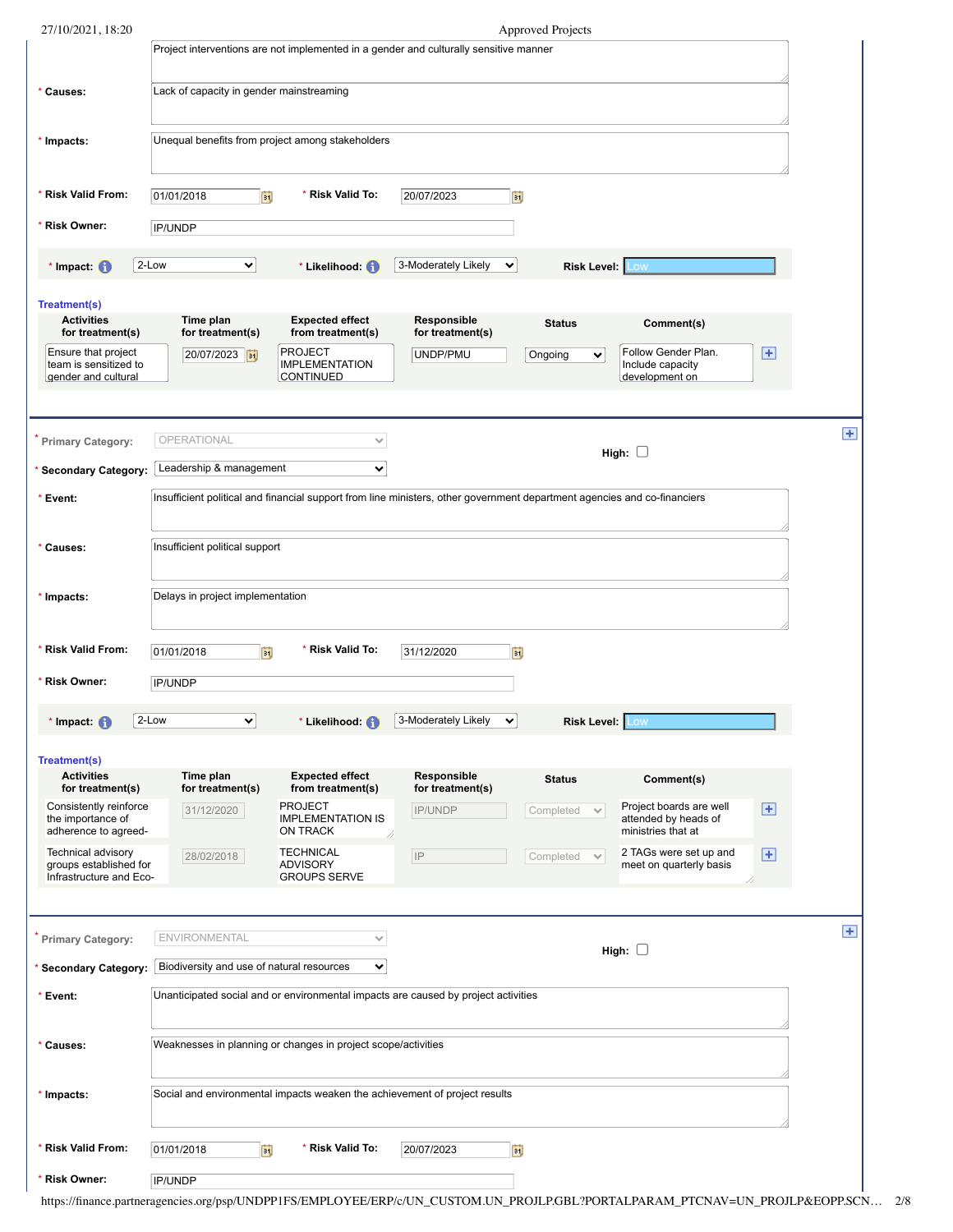| 27/10/2021, 18:20                                           |                                      |                                                                                                 |                                 | <b>Approved Projects</b>               |                                                                                                                                     |                       |
|-------------------------------------------------------------|--------------------------------------|-------------------------------------------------------------------------------------------------|---------------------------------|----------------------------------------|-------------------------------------------------------------------------------------------------------------------------------------|-----------------------|
| * Impact: $\bigoplus$                                       | 2-Low<br>び                           | * Likelihood: <sup>(1)</sup>                                                                    | 3-Moderately Likely             | $\checkmark$<br><b>Risk Level: Low</b> |                                                                                                                                     |                       |
| <b>Treatment(s)</b>                                         |                                      |                                                                                                 |                                 |                                        |                                                                                                                                     |                       |
| <b>Activities</b><br>for treatment(s)                       | Time plan<br>for treatment(s)        | <b>Expected effect</b><br>from treatment(s)                                                     | Responsible<br>for treatment(s) | <b>Status</b>                          | Comment(s)                                                                                                                          |                       |
| No interventions will<br>be implemented<br>unless they have | 20/07/2023                           | <b>PROJECT</b><br><b>IMPLEMENTATION</b><br><b>ON TRACK</b>                                      | MoF/PMU/UNDP                    | Ongoing<br>$\checkmark$                | After unexpected<br>triggering of UNDP SES<br>Standard 5 in 2020,                                                                   | $\overline{E}$        |
|                                                             |                                      |                                                                                                 |                                 |                                        |                                                                                                                                     |                       |
| <b>Primary Category:</b>                                    | <b>SECURITY</b>                      | $\checkmark$                                                                                    |                                 |                                        | High: $\sqrt{ }$                                                                                                                    |                       |
| <b>Secondary Category:</b>                                  | Natural Hazards                      | $\checkmark$                                                                                    |                                 |                                        |                                                                                                                                     |                       |
| * Event:                                                    | Outbreak of a contagious disease     |                                                                                                 |                                 |                                        |                                                                                                                                     |                       |
| * Causes:                                                   |                                      |                                                                                                 |                                 |                                        |                                                                                                                                     |                       |
|                                                             |                                      | Outbreak of measles epidemic (2019) and COVID-19 pandemic (2020)                                |                                 |                                        |                                                                                                                                     |                       |
| * Impacts:                                                  |                                      | border closures, restrictions on travel and public gatherings, disruption of supply lines, etc. |                                 |                                        | Disruptions to project implementation due to the States of Emergency declared for both back-to-back health events with locks downs, |                       |
| * Risk Valid From:                                          | 01/10/2019                           | * Risk Valid To:<br>E                                                                           | 31/03/2022                      | Ħ                                      |                                                                                                                                     |                       |
| * Risk Owner:                                               | Government of Samoa, UNDP            |                                                                                                 |                                 |                                        |                                                                                                                                     |                       |
| * Impact: $\bigcirc$                                        | 5-Extreme<br>⊻                       | * Likelihood: (1)                                                                               | 5-Expected                      | Risk Level: High<br>×                  |                                                                                                                                     |                       |
| <b>Treatment(s)</b>                                         |                                      |                                                                                                 |                                 |                                        |                                                                                                                                     |                       |
| <b>Activities</b><br>for treatment(s)                       | Time plan<br>for treatment(s)        | <b>Expected effect</b><br>from treatment(s)                                                     | Responsible<br>for treatment(s) | <b>Status</b>                          | Comment(s)                                                                                                                          |                       |
| Mitigation - Adaptive<br>management and                     | 31/03/2022 31                        | <b>PROJECT</b><br><b>IMPLEMENTATION</b>                                                         | IP, UNDP                        | Ongoing<br>$\checkmark$                | Added costs to project                                                                                                              | $\mathbf \mathbf \Xi$ |
| changes in AWP                                              |                                      | <b>CONTINUES</b>                                                                                |                                 |                                        |                                                                                                                                     |                       |
| <b>Primary Category:</b>                                    | <b>ENVIRONMENTAL</b>                 | $\checkmark$                                                                                    |                                 |                                        |                                                                                                                                     |                       |
| Secondary Category: Health and Safety                       |                                      | $\checkmark$                                                                                    |                                 |                                        | High: $\sqrt{ }$                                                                                                                    |                       |
| * Event:                                                    | COVID-19                             |                                                                                                 |                                 |                                        |                                                                                                                                     |                       |
|                                                             |                                      |                                                                                                 |                                 |                                        |                                                                                                                                     |                       |
| * Causes:                                                   | Global & local impact of the disease |                                                                                                 |                                 |                                        |                                                                                                                                     |                       |
| * Impacts:                                                  |                                      | SOE and travel restrictions has caused delaying in project implementation                       |                                 |                                        |                                                                                                                                     |                       |
|                                                             |                                      |                                                                                                 |                                 |                                        |                                                                                                                                     |                       |
| * Risk Valid From:                                          | 01/01/2020                           | * Risk Valid To:<br>Ħ                                                                           | 31/03/2022                      | Ħ                                      |                                                                                                                                     |                       |
| * Risk Owner:                                               | UNDP, IP                             |                                                                                                 |                                 |                                        |                                                                                                                                     |                       |
| * Impact: $\bigoplus$                                       | 5-Extreme<br>⊻                       | * Likelihood: (1)                                                                               | 5-Expected                      | Risk Level: High<br>×                  |                                                                                                                                     |                       |
| <b>Treatment(s)</b>                                         |                                      |                                                                                                 |                                 |                                        |                                                                                                                                     |                       |
| <b>Activities</b><br>for treatment(s)                       | Time plan<br>for treatment(s)        | <b>Expected effect</b><br>from treatment(s)                                                     | Responsible<br>for treatment(s) | <b>Status</b>                          | Comment(s)                                                                                                                          |                       |
| Covid contingency plan                                      | 31/12/2021                           | <b>CONTINUED</b><br><b>PROJECT</b>                                                              | UNDP, IP                        | Completed<br>$\checkmark$              | Closed because this risk<br>(#7) duplicates risk #6<br>and its associated                                                           | $\overline{+}$        |
|                                                             |                                      |                                                                                                 |                                 |                                        |                                                                                                                                     |                       |
|                                                             | /,                                   | <b>IMPLEMENTATION</b>                                                                           |                                 |                                        |                                                                                                                                     |                       |
| <b>Primary Category:</b>                                    | <b>ENVIRONMENTAL</b>                 | $\checkmark$                                                                                    |                                 |                                        |                                                                                                                                     |                       |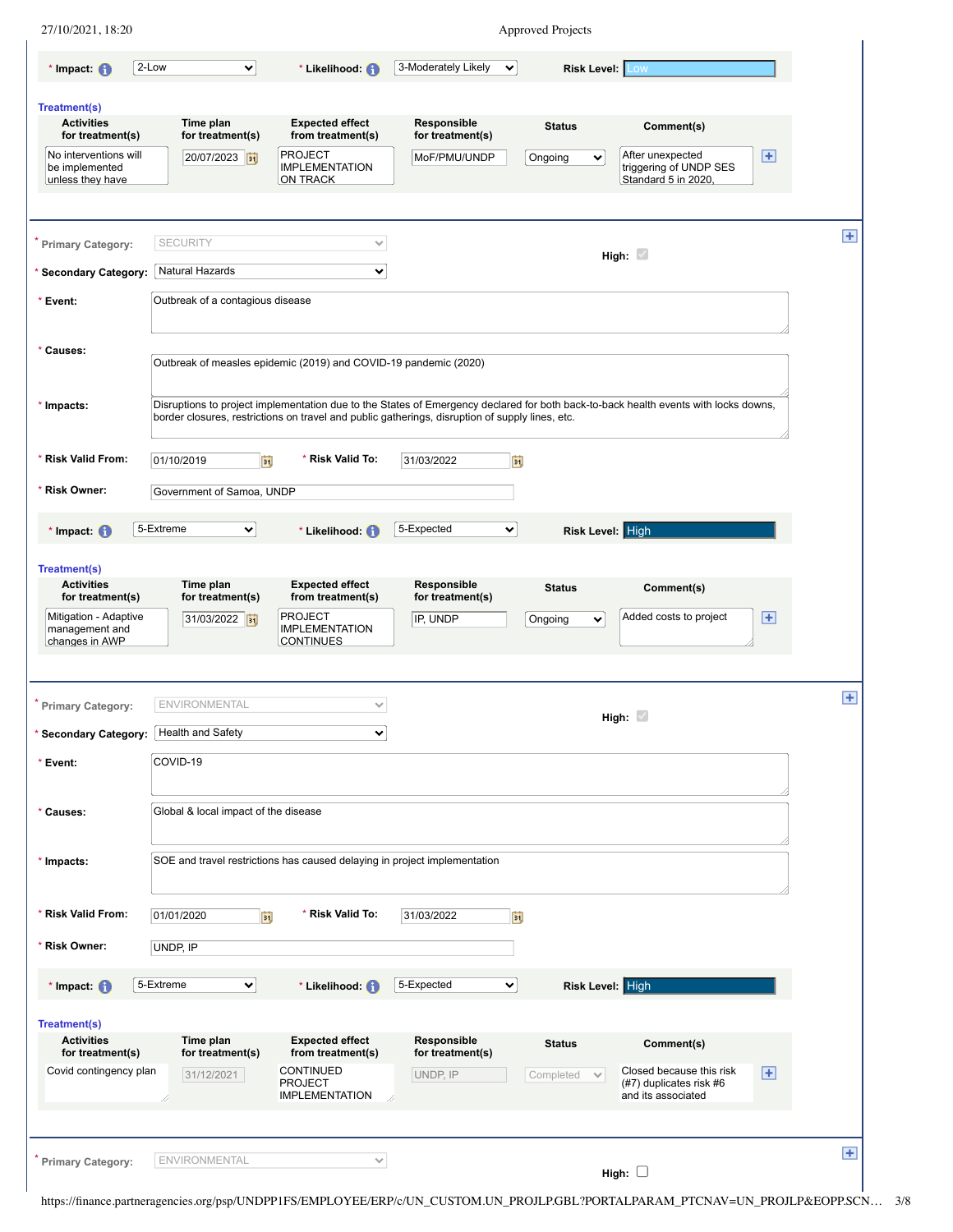| <b>Secondary Category:</b><br>Displacement and resettlement<br>$\checkmark$<br>* Event:<br>Displacement of members of the target community<br>Construction of river protection wall<br>* Causes:<br>Displacement and loss of household assets and livelihood<br>* Impacts:<br>* Risk Valid From:<br>* Risk Valid To:<br>01/06/2020<br>31/12/2021<br>h<br>BŲ<br>* Risk Owner:<br>IP/UNDP<br>3-Moderate<br>3-Moderately Likely<br><b>Risk Level: Moderate</b><br>∨<br>* Impact: $\bigoplus$<br>* Likelihood: (1)<br>$\checkmark$<br><b>Treatment(s)</b><br><b>Activities</b><br>Time plan<br><b>Expected effect</b><br>Responsible<br>Comment(s)<br><b>Status</b><br>for treatment(s)<br>for treatment(s)<br>from treatment(s)<br>for treatment(s)<br><b>ENSURE</b><br>Update of the<br>Ð<br>30/06/2021 31<br>IP/PMU/UNDP<br>Ongoing<br>$\checkmark$<br>Environmental and<br><b>ENVIRONMENTAL</b><br>Social Management<br><b>AND SOCIAL</b><br>Development of Land<br><b>ENSURE</b><br>$\overline{F}$<br>31/07/2021<br>IP/UNDP/PMU<br>Ongoing<br>$\checkmark$<br>Acquisition (and<br><b>RESETTLEMENT</b><br>Resettlement) Action<br><b>PROCESS IS</b><br>POLITICAL<br>Primary Category:<br>$\checkmark$<br>High: $\square$<br>Political instability<br>$\checkmark$<br><b>Secondary Category:</b><br>Political instability due to the general elections of 2021<br>* Event:<br>Political instability due to the general elections of 2021 and the selection of a government.<br>* Causes:<br>Delay in the implementation of the project<br>* Impacts:<br><b>Risk Valid From:</b><br>* Risk Valid To:<br>31/10/2021<br>01/03/2021<br>E<br>剀<br>* Risk Owner:<br>IP/UNDP<br>4-High<br>4-Highly Likely<br><b>Risk Level: Substantial</b><br>v<br>* Likelihood: (1)<br>$\checkmark$<br>* Impact: $\bigoplus$<br><b>Treatment(s)</b><br><b>Activities</b><br>Time plan<br><b>Expected effect</b><br>Responsible<br><b>Status</b><br>Comment(s)<br>for treatment(s)<br>from treatment(s)<br>for treatment(s)<br>for treatment(s)<br>PROJECT WOULD<br>$\overline{+}$<br>Continue to support<br>10/05/2021 31<br>IP/UNDP<br>Ongoing<br>×<br>CONTINUE TO BE<br>the IP in the<br><b>IMPLEMENTED</b><br>implementation of<br><b>ENVIRONMENTAL</b><br>Primary Category:<br>$\checkmark$<br>High: $\square$<br>Biodiversity and use of natural resources<br>* Secondary Category:<br>×<br>Sediment movement during ecosystem re vegetation works such as planting and reforestation : low level impact<br>* Event:<br>Removal of invasive species and replanting with native species<br>* Causes:<br>Erosion<br>* Impacts:<br>* Risk Valid From:<br>Risk Valid To:<br>Γij<br>ĖŪ<br>18/01/2018<br>31/12/2022 | 27/10/2021, 18:20 | <b>Approved Projects</b> |   |
|----------------------------------------------------------------------------------------------------------------------------------------------------------------------------------------------------------------------------------------------------------------------------------------------------------------------------------------------------------------------------------------------------------------------------------------------------------------------------------------------------------------------------------------------------------------------------------------------------------------------------------------------------------------------------------------------------------------------------------------------------------------------------------------------------------------------------------------------------------------------------------------------------------------------------------------------------------------------------------------------------------------------------------------------------------------------------------------------------------------------------------------------------------------------------------------------------------------------------------------------------------------------------------------------------------------------------------------------------------------------------------------------------------------------------------------------------------------------------------------------------------------------------------------------------------------------------------------------------------------------------------------------------------------------------------------------------------------------------------------------------------------------------------------------------------------------------------------------------------------------------------------------------------------------------------------------------------------------------------------------------------------------------------------------------------------------------------------------------------------------------------------------------------------------------------------------------------------------------------------------------------------------------------------------------------------------------------------------------------------------------------------------------------------------------------------------------------------------------------------------------------------------------------------------------------------------------------------------------------------------------------------------------------------------------------------------|-------------------|--------------------------|---|
|                                                                                                                                                                                                                                                                                                                                                                                                                                                                                                                                                                                                                                                                                                                                                                                                                                                                                                                                                                                                                                                                                                                                                                                                                                                                                                                                                                                                                                                                                                                                                                                                                                                                                                                                                                                                                                                                                                                                                                                                                                                                                                                                                                                                                                                                                                                                                                                                                                                                                                                                                                                                                                                                                              |                   |                          |   |
|                                                                                                                                                                                                                                                                                                                                                                                                                                                                                                                                                                                                                                                                                                                                                                                                                                                                                                                                                                                                                                                                                                                                                                                                                                                                                                                                                                                                                                                                                                                                                                                                                                                                                                                                                                                                                                                                                                                                                                                                                                                                                                                                                                                                                                                                                                                                                                                                                                                                                                                                                                                                                                                                                              |                   |                          |   |
|                                                                                                                                                                                                                                                                                                                                                                                                                                                                                                                                                                                                                                                                                                                                                                                                                                                                                                                                                                                                                                                                                                                                                                                                                                                                                                                                                                                                                                                                                                                                                                                                                                                                                                                                                                                                                                                                                                                                                                                                                                                                                                                                                                                                                                                                                                                                                                                                                                                                                                                                                                                                                                                                                              |                   |                          |   |
|                                                                                                                                                                                                                                                                                                                                                                                                                                                                                                                                                                                                                                                                                                                                                                                                                                                                                                                                                                                                                                                                                                                                                                                                                                                                                                                                                                                                                                                                                                                                                                                                                                                                                                                                                                                                                                                                                                                                                                                                                                                                                                                                                                                                                                                                                                                                                                                                                                                                                                                                                                                                                                                                                              |                   |                          |   |
|                                                                                                                                                                                                                                                                                                                                                                                                                                                                                                                                                                                                                                                                                                                                                                                                                                                                                                                                                                                                                                                                                                                                                                                                                                                                                                                                                                                                                                                                                                                                                                                                                                                                                                                                                                                                                                                                                                                                                                                                                                                                                                                                                                                                                                                                                                                                                                                                                                                                                                                                                                                                                                                                                              |                   |                          |   |
|                                                                                                                                                                                                                                                                                                                                                                                                                                                                                                                                                                                                                                                                                                                                                                                                                                                                                                                                                                                                                                                                                                                                                                                                                                                                                                                                                                                                                                                                                                                                                                                                                                                                                                                                                                                                                                                                                                                                                                                                                                                                                                                                                                                                                                                                                                                                                                                                                                                                                                                                                                                                                                                                                              |                   |                          |   |
|                                                                                                                                                                                                                                                                                                                                                                                                                                                                                                                                                                                                                                                                                                                                                                                                                                                                                                                                                                                                                                                                                                                                                                                                                                                                                                                                                                                                                                                                                                                                                                                                                                                                                                                                                                                                                                                                                                                                                                                                                                                                                                                                                                                                                                                                                                                                                                                                                                                                                                                                                                                                                                                                                              |                   |                          |   |
|                                                                                                                                                                                                                                                                                                                                                                                                                                                                                                                                                                                                                                                                                                                                                                                                                                                                                                                                                                                                                                                                                                                                                                                                                                                                                                                                                                                                                                                                                                                                                                                                                                                                                                                                                                                                                                                                                                                                                                                                                                                                                                                                                                                                                                                                                                                                                                                                                                                                                                                                                                                                                                                                                              |                   |                          |   |
|                                                                                                                                                                                                                                                                                                                                                                                                                                                                                                                                                                                                                                                                                                                                                                                                                                                                                                                                                                                                                                                                                                                                                                                                                                                                                                                                                                                                                                                                                                                                                                                                                                                                                                                                                                                                                                                                                                                                                                                                                                                                                                                                                                                                                                                                                                                                                                                                                                                                                                                                                                                                                                                                                              |                   |                          |   |
|                                                                                                                                                                                                                                                                                                                                                                                                                                                                                                                                                                                                                                                                                                                                                                                                                                                                                                                                                                                                                                                                                                                                                                                                                                                                                                                                                                                                                                                                                                                                                                                                                                                                                                                                                                                                                                                                                                                                                                                                                                                                                                                                                                                                                                                                                                                                                                                                                                                                                                                                                                                                                                                                                              |                   |                          |   |
|                                                                                                                                                                                                                                                                                                                                                                                                                                                                                                                                                                                                                                                                                                                                                                                                                                                                                                                                                                                                                                                                                                                                                                                                                                                                                                                                                                                                                                                                                                                                                                                                                                                                                                                                                                                                                                                                                                                                                                                                                                                                                                                                                                                                                                                                                                                                                                                                                                                                                                                                                                                                                                                                                              |                   |                          |   |
|                                                                                                                                                                                                                                                                                                                                                                                                                                                                                                                                                                                                                                                                                                                                                                                                                                                                                                                                                                                                                                                                                                                                                                                                                                                                                                                                                                                                                                                                                                                                                                                                                                                                                                                                                                                                                                                                                                                                                                                                                                                                                                                                                                                                                                                                                                                                                                                                                                                                                                                                                                                                                                                                                              |                   |                          |   |
|                                                                                                                                                                                                                                                                                                                                                                                                                                                                                                                                                                                                                                                                                                                                                                                                                                                                                                                                                                                                                                                                                                                                                                                                                                                                                                                                                                                                                                                                                                                                                                                                                                                                                                                                                                                                                                                                                                                                                                                                                                                                                                                                                                                                                                                                                                                                                                                                                                                                                                                                                                                                                                                                                              |                   |                          | Ŧ |
|                                                                                                                                                                                                                                                                                                                                                                                                                                                                                                                                                                                                                                                                                                                                                                                                                                                                                                                                                                                                                                                                                                                                                                                                                                                                                                                                                                                                                                                                                                                                                                                                                                                                                                                                                                                                                                                                                                                                                                                                                                                                                                                                                                                                                                                                                                                                                                                                                                                                                                                                                                                                                                                                                              |                   |                          |   |
|                                                                                                                                                                                                                                                                                                                                                                                                                                                                                                                                                                                                                                                                                                                                                                                                                                                                                                                                                                                                                                                                                                                                                                                                                                                                                                                                                                                                                                                                                                                                                                                                                                                                                                                                                                                                                                                                                                                                                                                                                                                                                                                                                                                                                                                                                                                                                                                                                                                                                                                                                                                                                                                                                              |                   |                          |   |
|                                                                                                                                                                                                                                                                                                                                                                                                                                                                                                                                                                                                                                                                                                                                                                                                                                                                                                                                                                                                                                                                                                                                                                                                                                                                                                                                                                                                                                                                                                                                                                                                                                                                                                                                                                                                                                                                                                                                                                                                                                                                                                                                                                                                                                                                                                                                                                                                                                                                                                                                                                                                                                                                                              |                   |                          |   |
|                                                                                                                                                                                                                                                                                                                                                                                                                                                                                                                                                                                                                                                                                                                                                                                                                                                                                                                                                                                                                                                                                                                                                                                                                                                                                                                                                                                                                                                                                                                                                                                                                                                                                                                                                                                                                                                                                                                                                                                                                                                                                                                                                                                                                                                                                                                                                                                                                                                                                                                                                                                                                                                                                              |                   |                          |   |
|                                                                                                                                                                                                                                                                                                                                                                                                                                                                                                                                                                                                                                                                                                                                                                                                                                                                                                                                                                                                                                                                                                                                                                                                                                                                                                                                                                                                                                                                                                                                                                                                                                                                                                                                                                                                                                                                                                                                                                                                                                                                                                                                                                                                                                                                                                                                                                                                                                                                                                                                                                                                                                                                                              |                   |                          |   |
|                                                                                                                                                                                                                                                                                                                                                                                                                                                                                                                                                                                                                                                                                                                                                                                                                                                                                                                                                                                                                                                                                                                                                                                                                                                                                                                                                                                                                                                                                                                                                                                                                                                                                                                                                                                                                                                                                                                                                                                                                                                                                                                                                                                                                                                                                                                                                                                                                                                                                                                                                                                                                                                                                              |                   |                          |   |
|                                                                                                                                                                                                                                                                                                                                                                                                                                                                                                                                                                                                                                                                                                                                                                                                                                                                                                                                                                                                                                                                                                                                                                                                                                                                                                                                                                                                                                                                                                                                                                                                                                                                                                                                                                                                                                                                                                                                                                                                                                                                                                                                                                                                                                                                                                                                                                                                                                                                                                                                                                                                                                                                                              |                   |                          |   |
|                                                                                                                                                                                                                                                                                                                                                                                                                                                                                                                                                                                                                                                                                                                                                                                                                                                                                                                                                                                                                                                                                                                                                                                                                                                                                                                                                                                                                                                                                                                                                                                                                                                                                                                                                                                                                                                                                                                                                                                                                                                                                                                                                                                                                                                                                                                                                                                                                                                                                                                                                                                                                                                                                              |                   |                          |   |
|                                                                                                                                                                                                                                                                                                                                                                                                                                                                                                                                                                                                                                                                                                                                                                                                                                                                                                                                                                                                                                                                                                                                                                                                                                                                                                                                                                                                                                                                                                                                                                                                                                                                                                                                                                                                                                                                                                                                                                                                                                                                                                                                                                                                                                                                                                                                                                                                                                                                                                                                                                                                                                                                                              |                   |                          |   |
|                                                                                                                                                                                                                                                                                                                                                                                                                                                                                                                                                                                                                                                                                                                                                                                                                                                                                                                                                                                                                                                                                                                                                                                                                                                                                                                                                                                                                                                                                                                                                                                                                                                                                                                                                                                                                                                                                                                                                                                                                                                                                                                                                                                                                                                                                                                                                                                                                                                                                                                                                                                                                                                                                              |                   |                          |   |
|                                                                                                                                                                                                                                                                                                                                                                                                                                                                                                                                                                                                                                                                                                                                                                                                                                                                                                                                                                                                                                                                                                                                                                                                                                                                                                                                                                                                                                                                                                                                                                                                                                                                                                                                                                                                                                                                                                                                                                                                                                                                                                                                                                                                                                                                                                                                                                                                                                                                                                                                                                                                                                                                                              |                   |                          |   |
|                                                                                                                                                                                                                                                                                                                                                                                                                                                                                                                                                                                                                                                                                                                                                                                                                                                                                                                                                                                                                                                                                                                                                                                                                                                                                                                                                                                                                                                                                                                                                                                                                                                                                                                                                                                                                                                                                                                                                                                                                                                                                                                                                                                                                                                                                                                                                                                                                                                                                                                                                                                                                                                                                              |                   |                          | Ŧ |
|                                                                                                                                                                                                                                                                                                                                                                                                                                                                                                                                                                                                                                                                                                                                                                                                                                                                                                                                                                                                                                                                                                                                                                                                                                                                                                                                                                                                                                                                                                                                                                                                                                                                                                                                                                                                                                                                                                                                                                                                                                                                                                                                                                                                                                                                                                                                                                                                                                                                                                                                                                                                                                                                                              |                   |                          |   |
|                                                                                                                                                                                                                                                                                                                                                                                                                                                                                                                                                                                                                                                                                                                                                                                                                                                                                                                                                                                                                                                                                                                                                                                                                                                                                                                                                                                                                                                                                                                                                                                                                                                                                                                                                                                                                                                                                                                                                                                                                                                                                                                                                                                                                                                                                                                                                                                                                                                                                                                                                                                                                                                                                              |                   |                          |   |
|                                                                                                                                                                                                                                                                                                                                                                                                                                                                                                                                                                                                                                                                                                                                                                                                                                                                                                                                                                                                                                                                                                                                                                                                                                                                                                                                                                                                                                                                                                                                                                                                                                                                                                                                                                                                                                                                                                                                                                                                                                                                                                                                                                                                                                                                                                                                                                                                                                                                                                                                                                                                                                                                                              |                   |                          |   |
|                                                                                                                                                                                                                                                                                                                                                                                                                                                                                                                                                                                                                                                                                                                                                                                                                                                                                                                                                                                                                                                                                                                                                                                                                                                                                                                                                                                                                                                                                                                                                                                                                                                                                                                                                                                                                                                                                                                                                                                                                                                                                                                                                                                                                                                                                                                                                                                                                                                                                                                                                                                                                                                                                              |                   |                          |   |
|                                                                                                                                                                                                                                                                                                                                                                                                                                                                                                                                                                                                                                                                                                                                                                                                                                                                                                                                                                                                                                                                                                                                                                                                                                                                                                                                                                                                                                                                                                                                                                                                                                                                                                                                                                                                                                                                                                                                                                                                                                                                                                                                                                                                                                                                                                                                                                                                                                                                                                                                                                                                                                                                                              |                   |                          |   |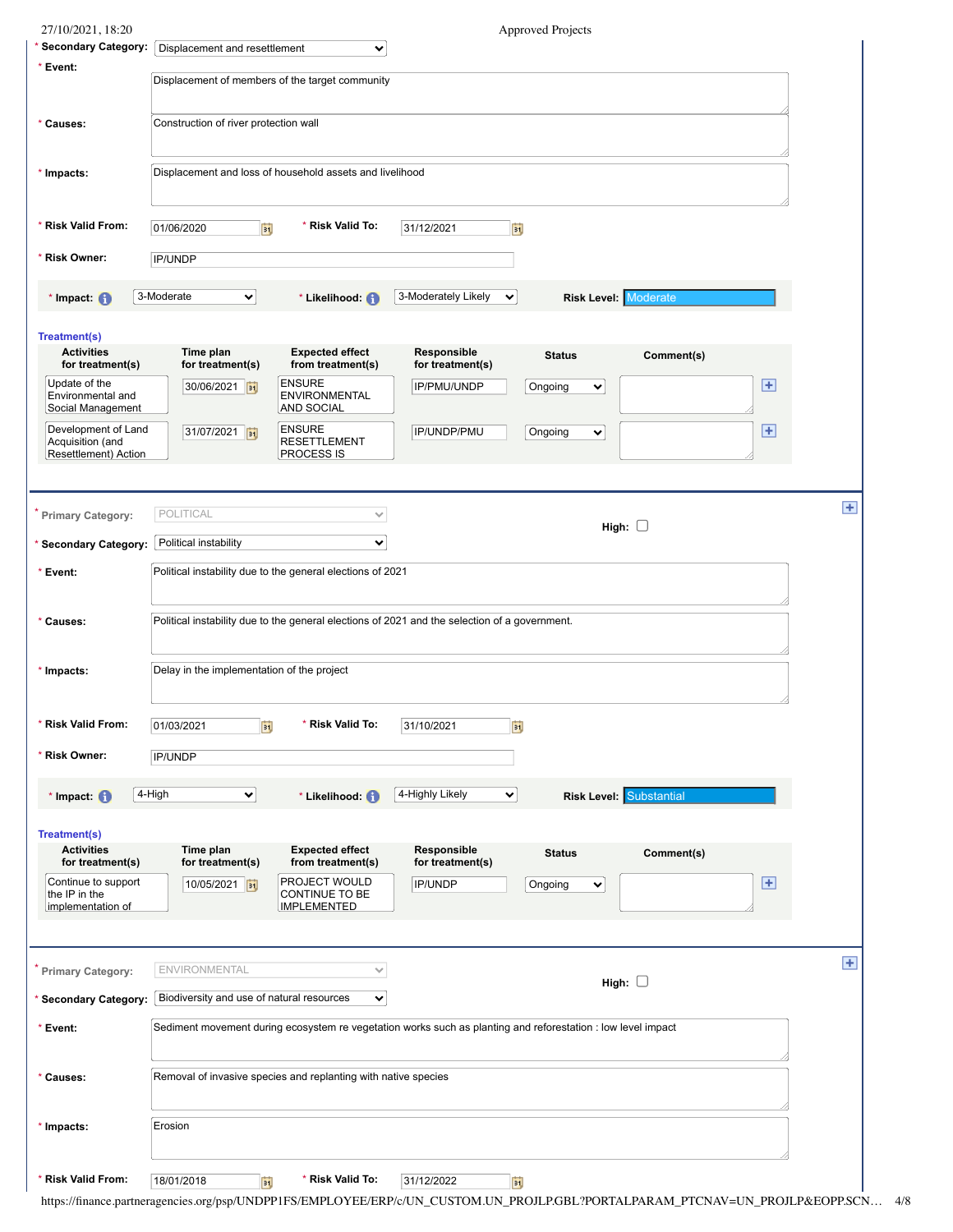| 27/10/2021, 18:20                                                                  |       |                                             |                                                                                               |                                           |    | <b>Approved Projects</b>                 |                                                                  |                |
|------------------------------------------------------------------------------------|-------|---------------------------------------------|-----------------------------------------------------------------------------------------------|-------------------------------------------|----|------------------------------------------|------------------------------------------------------------------|----------------|
| * Risk Owner:                                                                      |       | IP/UNDP                                     |                                                                                               |                                           |    |                                          |                                                                  |                |
| $*$ Impact: $\bigcirc$                                                             | 2-Low | $\checkmark$                                | * Likelihood: (1)                                                                             | 2-Low Likelihood                          | ×  | <b>Risk Level: Low</b>                   |                                                                  |                |
| <b>Treatment(s)</b><br><b>Activities</b><br>for treatment(s)<br>Prepare an erosion |       | Time plan<br>for treatment(s)<br>31/12/2022 | <b>Expected effect</b><br>from treatment(s)<br>EROSION IS AVOIDED                             | Responsible<br>for treatment(s)<br>IP/PMU |    | <b>Status</b><br>Ongoing<br>$\checkmark$ | Comment(s)<br>Need for follow up with                            | $\overline{+}$ |
| control sediment plan<br>and install silt curtains                                 |       |                                             |                                                                                               |                                           |    |                                          | PMU prior to start of<br>construction                            |                |
| Primary Category:                                                                  |       | <b>ENVIRONMENTAL</b>                        | $\checkmark$                                                                                  |                                           |    |                                          | High: $\Box$                                                     | Ŧ              |
| * Secondary Category:                                                              |       | Health and Safety                           | $\checkmark$                                                                                  |                                           |    |                                          |                                                                  |                |
| * Event:                                                                           |       |                                             | Production of construction waste due to demolition of existing bridge and bridge construction |                                           |    |                                          |                                                                  |                |
| * Causes:                                                                          |       | Construction of infrastructure              |                                                                                               |                                           |    |                                          |                                                                  |                |
| * Impacts:                                                                         |       |                                             | Potential safety issues for adjacent communities                                              |                                           |    |                                          |                                                                  |                |
| * Risk Valid From:                                                                 |       | 01/01/2020<br>Ëÿ                            | * Risk Valid To:                                                                              | 20/07/2023                                | EŪ |                                          |                                                                  |                |
| * Risk Owner:                                                                      |       | UNDP/IP                                     |                                                                                               |                                           |    |                                          |                                                                  |                |
| $*$ Impact: $\bigcirc$                                                             | 2-Low | $\checkmark$                                | * Likelihood: (1)                                                                             | 4-Highly Likely                           | ×  | <b>Risk Level: Moderate</b>              |                                                                  |                |
| <b>Treatment(s)</b>                                                                |       |                                             |                                                                                               |                                           |    |                                          |                                                                  |                |
| <b>Activities</b><br>for treatment(s)                                              |       | Time plan<br>for treatment(s)               | <b>Expected effect</b><br>from treatment(s)                                                   | Responsible<br>for treatment(s)           |    | <b>Status</b>                            | Comment(s)                                                       |                |
|                                                                                    |       | 31/12/2022 31                               |                                                                                               | IAs/PMU                                   |    | Ongoing<br>$\checkmark$                  |                                                                  | $\mathbf{F}$   |
| Prepare a waste<br>management plan to<br>address all                               |       |                                             | <b>PROJECT</b><br><b>IMPLEMENTATION</b><br><b>CONTINUED</b>                                   |                                           |    |                                          | Need for follow up with<br>PMU prior to start of<br>construction |                |
| Primary Category:                                                                  |       | OPERATIONAL                                 | $\checkmark$                                                                                  |                                           |    |                                          | High: $\square$                                                  | Ŧ              |
| * Secondary Category:                                                              |       | Capacity development of national partners   | $\checkmark$                                                                                  |                                           |    |                                          |                                                                  |                |
| * Event:                                                                           |       | High staff turnover in PMU and IAs          |                                                                                               |                                           |    |                                          |                                                                  |                |
| * Causes:                                                                          |       | Low staff morale, better opportunities      |                                                                                               |                                           |    |                                          |                                                                  |                |
| * Impacts:                                                                         |       | Delayed project implementation              |                                                                                               |                                           |    |                                          |                                                                  |                |
| * Risk Valid From:                                                                 |       | 18/07/2018<br>Ħ                             | * Risk Valid To:                                                                              | 14/07/2023                                | Ħ  |                                          |                                                                  |                |
| * Risk Owner:                                                                      |       | IP/IAs/PMU                                  |                                                                                               |                                           |    |                                          |                                                                  |                |
| * Impact: $\bigcap$                                                                | 2-Low | M                                           | * Likelihood: (1)                                                                             | 2-Low Likelihood                          | M  | <b>Risk Level: Low</b>                   |                                                                  |                |
| <b>Treatment(s)</b><br><b>Activities</b>                                           |       |                                             | <b>Expected effect</b>                                                                        | Responsible                               |    |                                          |                                                                  |                |
| for treatment(s)                                                                   |       | Time plan<br>for treatment(s)               | from treatment(s)                                                                             | for treatment(s)                          |    | <b>Status</b>                            | Comment(s)                                                       |                |
| Tolerate - Coordinate<br>closely with PMU and<br>push for timely                   |       | 20/07/2023                                  | <b>PROJECT</b><br><b>IMPLEMENTATION</b><br><b>CONTINUED</b>                                   | UNDP/PMU/IAs                              |    | Ongoing<br>$\checkmark$                  |                                                                  | $\mathbf{F}$   |
|                                                                                    |       |                                             |                                                                                               |                                           |    |                                          |                                                                  |                |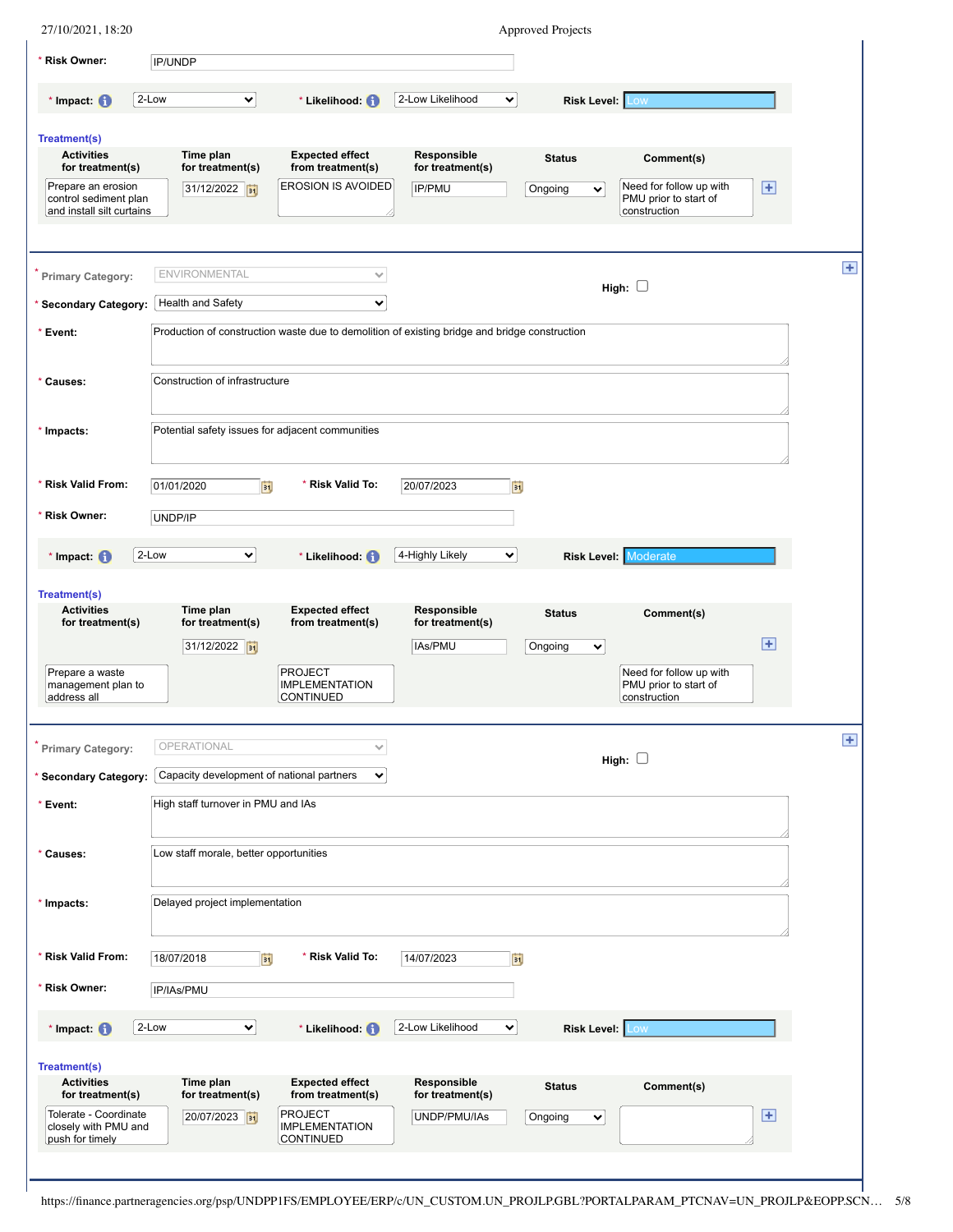| 27/10/2021, 18:20                                                               | <b>Approved Projects</b>                                                                                                                                                                                                                                              |       |
|---------------------------------------------------------------------------------|-----------------------------------------------------------------------------------------------------------------------------------------------------------------------------------------------------------------------------------------------------------------------|-------|
| Primary Category:                                                               | <b>ENVIRONMENTAL</b><br>$\checkmark$<br>High: $\square$                                                                                                                                                                                                               | $\pm$ |
| * Secondary Category:                                                           | Biodiversity and use of natural resources<br>$\checkmark$                                                                                                                                                                                                             |       |
| * Event:                                                                        | Exposure of Acid Sulfate Soils within <5m above sea level in the coastal areas due to sediment movement during drainage and<br>riverbank construction.                                                                                                                |       |
| * Causes:                                                                       | Drainage and riverbank construction                                                                                                                                                                                                                                   |       |
| * Impacts:                                                                      | Exposure of Acid Sulfate soils                                                                                                                                                                                                                                        |       |
| Risk Valid From:                                                                | Risk Valid To:<br>01/07/2021<br>20/07/2023<br>EU<br>Fij                                                                                                                                                                                                               |       |
| Risk Owner:                                                                     | IP/IAs                                                                                                                                                                                                                                                                |       |
| * Impact: $\bigcap$                                                             | 3-Moderate<br>2-Low Likelihood<br><b>Risk Level: Moderate</b><br>$\checkmark$<br>* Likelihood: (1)<br>$\checkmark$                                                                                                                                                    |       |
| <b>Treatment(s)</b><br><b>Activities</b><br>for treatment(s)<br>Prepare an acid | Time plan<br><b>Expected effect</b><br>Responsible<br><b>Status</b><br>Comment(s)<br>for treatment(s)<br>for treatment(s)<br>from treatment(s)<br><b>ENVIRONMENTAL</b><br>Need to follow up with<br>$\overline{+}$<br>20/07/2023<br>IP/PMU<br>Ongoing<br>$\checkmark$ |       |
| sulfate management<br>plan consistent with                                      | <b>DEGRADATION</b><br>PMU as construction<br>MITIGATED<br>phase of river wall and                                                                                                                                                                                     |       |
| Primary Category:                                                               | X OTHER<br>$\checkmark$<br>High: $\Box$                                                                                                                                                                                                                               | Ŧ     |
| * Secondary Category:                                                           | Other<br>$\checkmark$                                                                                                                                                                                                                                                 |       |
| * Event:                                                                        | Community Participation decreases as benefits of adaptation measures and project interventions are not immediately evident                                                                                                                                            |       |
| * Causes:                                                                       | Low national ownership and participation due to incorrect perceptions                                                                                                                                                                                                 |       |
| * Impacts:                                                                      | Project results not achieved and long term sustainability of project results is negatively impacted                                                                                                                                                                   |       |
| <b>Risk Valid From:</b>                                                         | * Risk Valid To:<br>01/01/2018<br>ij<br>20/07/2023<br>E                                                                                                                                                                                                               |       |
| * Risk Owner:                                                                   | <b>IP/UNDP</b>                                                                                                                                                                                                                                                        |       |
| $*$ Impact: $\bigoplus$                                                         | 2-Low<br><b>Risk Level: Low</b><br>$\checkmark$<br>3-Moderately Likely<br>* Likelihood: <sup>(1)</sup><br>$\checkmark$                                                                                                                                                |       |
| Treatment(s)<br><b>Activities</b><br>for treatment(s)                           | Time plan<br><b>Expected effect</b><br>Responsible<br><b>Status</b><br>Comment(s)<br>for treatment(s)<br>for treatment(s)<br>from treatment(s)                                                                                                                        |       |
| Maintain constant<br>communication with<br>communities                          | <b>PROJECT</b><br>There is wide coverage<br>$\overline{+}$<br>IP/PMU<br>20/07/2023 31<br>Ongoing<br>$\checkmark$<br>of participation by the<br><b>IMPLEMENTATION</b><br><b>CONTINUED</b><br>community in project                                                      |       |
| Primary Category:                                                               | OPERATIONAL<br>$\checkmark$<br>High: $\square$                                                                                                                                                                                                                        | Ŧ     |
| 'Secondary Category:                                                            | Engagement of national partners in decision-r $\vee$                                                                                                                                                                                                                  |       |
| * Event:                                                                        | Competing mandates and poor coordination between government agencies/line ministries disrupt project activities                                                                                                                                                       |       |
| * Causes:                                                                       | Competing mandates and poor coordination                                                                                                                                                                                                                              |       |
| * Impacts:                                                                      | Implementation of project activities                                                                                                                                                                                                                                  |       |
| * Risk Valid From:                                                              | * Risk Valid To:<br>Þij<br>07/01/2019<br>31/12/2020<br>F)                                                                                                                                                                                                             |       |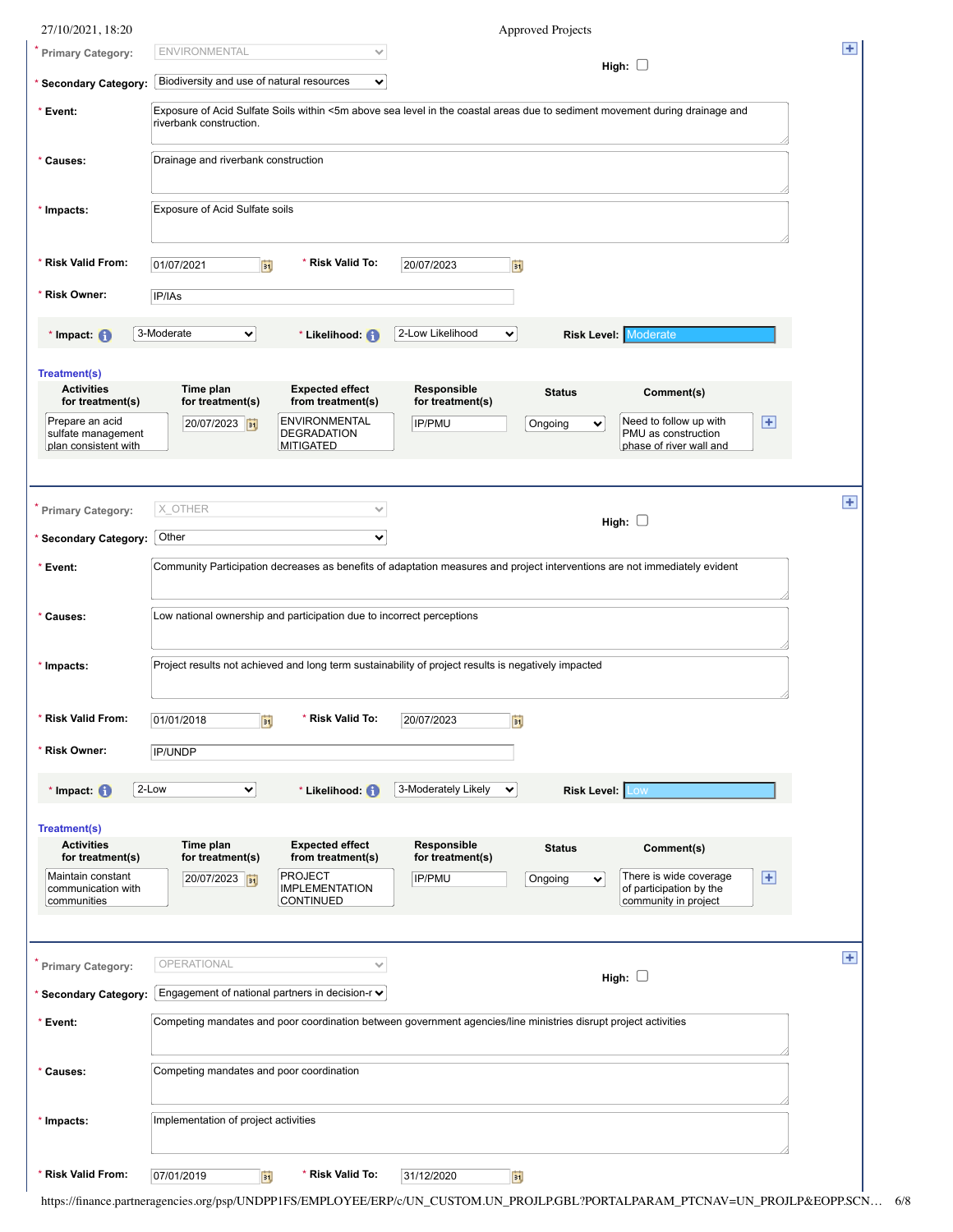| * Risk Owner:                                                                    |                                   |                                                                                  |                                                                                           | <b>Approved Projects</b>  |                                                                            |                             |
|----------------------------------------------------------------------------------|-----------------------------------|----------------------------------------------------------------------------------|-------------------------------------------------------------------------------------------|---------------------------|----------------------------------------------------------------------------|-----------------------------|
|                                                                                  | GoS                               |                                                                                  |                                                                                           |                           |                                                                            |                             |
| * Impact:<br>0                                                                   | 2-Low<br>$\checkmark$             | * Likelihood:<br>0                                                               | 3-Moderately Likely<br>$\checkmark$                                                       | <b>Risk Level:</b>        | LOW                                                                        |                             |
| <b>Treatment(s)</b><br><b>Activities</b><br>for treatment(s)                     | Time plan<br>for treatment(s)     | <b>Expected effect</b><br>from treatment(s)                                      | Responsible<br>for treatment(s)                                                           | <b>Status</b>             | Comment(s)                                                                 |                             |
| Continue regular<br>meetings of the<br><b>Climate Resilience</b>                 | 31/12/2020                        | <b>PROJECT</b><br><b>IMPLEMENTATION</b><br>CONTINUED                             | GoS/PMU/UNDP                                                                              | Completed<br>$\checkmark$ | This risk (#14) is closed<br>since it duplicates risk #4.                  | $\overline{+}$              |
| <b>Primary Category:</b>                                                         | X OTHER                           | $\checkmark$                                                                     |                                                                                           |                           |                                                                            | Ŧ                           |
| <b>Secondary Category:</b>                                                       | Other                             | $\checkmark$                                                                     |                                                                                           |                           | High: $\square$                                                            |                             |
| * Event:                                                                         |                                   |                                                                                  | Disaster events/hazards delay project interventions and/or damage built infrastructure    |                           |                                                                            |                             |
|                                                                                  |                                   |                                                                                  |                                                                                           |                           |                                                                            |                             |
| * Causes:                                                                        | Natural disasters                 |                                                                                  |                                                                                           |                           |                                                                            |                             |
| * Impacts:                                                                       | Project results are not achieved  |                                                                                  |                                                                                           |                           |                                                                            |                             |
| * Risk Valid From:                                                               | FÜ<br>01/01/2018                  | * Risk Valid To:                                                                 | 20/07/2023<br><b>Fi</b>                                                                   |                           |                                                                            |                             |
| * Risk Owner:                                                                    | UNDP/IP                           |                                                                                  |                                                                                           |                           |                                                                            |                             |
| $*$ Impact: $\bigcirc$                                                           | 5-Extreme<br>$\checkmark$         | * Likelihood: (1)                                                                | 3-Moderately Likely<br>$\checkmark$                                                       |                           | <b>Risk Level: Substantial</b>                                             |                             |
| <b>Treatment(s)</b>                                                              |                                   |                                                                                  |                                                                                           |                           |                                                                            |                             |
| <b>Activities</b>                                                                | Time plan                         | <b>Expected effect</b>                                                           | Responsible                                                                               | <b>Status</b>             | Comment(s)                                                                 |                             |
| for treatment(s)<br>Maintain contact with<br>GoS Meteorology<br>Office to ensure | for treatment(s)<br>20/07/2023    | from treatment(s)<br><b>PROJECT</b><br><b>IMPLEMENTATION</b><br><b>CONTINUED</b> | for treatment(s)<br>GoS/UNDP                                                              | Ongoing<br>$\checkmark$   | Project is engaging<br>partners agencies and<br>project to ensure risk     | $\left  \mathbf{H} \right $ |
|                                                                                  |                                   |                                                                                  |                                                                                           |                           |                                                                            |                             |
|                                                                                  |                                   |                                                                                  |                                                                                           |                           |                                                                            |                             |
| <b>Primary Category:</b>                                                         | X_OTHER                           | $\checkmark$                                                                     |                                                                                           |                           |                                                                            | $\pm$                       |
| <b>Secondary Category:</b>                                                       | Other                             | $\checkmark$                                                                     |                                                                                           |                           | High: $\square$                                                            |                             |
| * Event:                                                                         |                                   |                                                                                  | Land disputes amongst community members hamper implementation of adaptation interventions |                           |                                                                            |                             |
|                                                                                  |                                   |                                                                                  |                                                                                           |                           |                                                                            |                             |
| * Causes:                                                                        | Land disputes                     |                                                                                  |                                                                                           |                           |                                                                            |                             |
| * Impacts:                                                                       | Project implementation is delayed |                                                                                  |                                                                                           |                           |                                                                            |                             |
| * Risk Valid From:                                                               | EŲ<br>01/01/2018                  | * Risk Valid To:                                                                 | 31/03/2022<br>ÞĴ                                                                          |                           |                                                                            |                             |
| * Risk Owner:                                                                    | IP/UNDP                           |                                                                                  |                                                                                           |                           |                                                                            |                             |
| $*$ Impact: $\bigoplus$                                                          | 2-Low<br>⊻∣                       | * Likelihood: (1)                                                                | 3-Moderately Likely<br>$\checkmark$                                                       | Risk Level: Low           |                                                                            |                             |
| Treatment(s)                                                                     |                                   |                                                                                  |                                                                                           |                           |                                                                            |                             |
| <b>Activities</b>                                                                | Time plan                         | <b>Expected effect</b>                                                           | Responsible                                                                               | <b>Status</b>             | Comment(s)                                                                 |                             |
| for treatment(s)<br>Ensure adequate<br>consultation with<br>targeted communities | for treatment(s)<br>20/07/2023    | from treatment(s)<br><b>PROJECT</b><br><b>IMPLEMENTATION</b><br><b>CONTINUED</b> | for treatment(s)<br>IP/PMU/IAs                                                            | Ongoing<br>$\checkmark$   | Project conducted 2<br>community consultations<br>in 2018 and plan further | $\left  + \right $          |